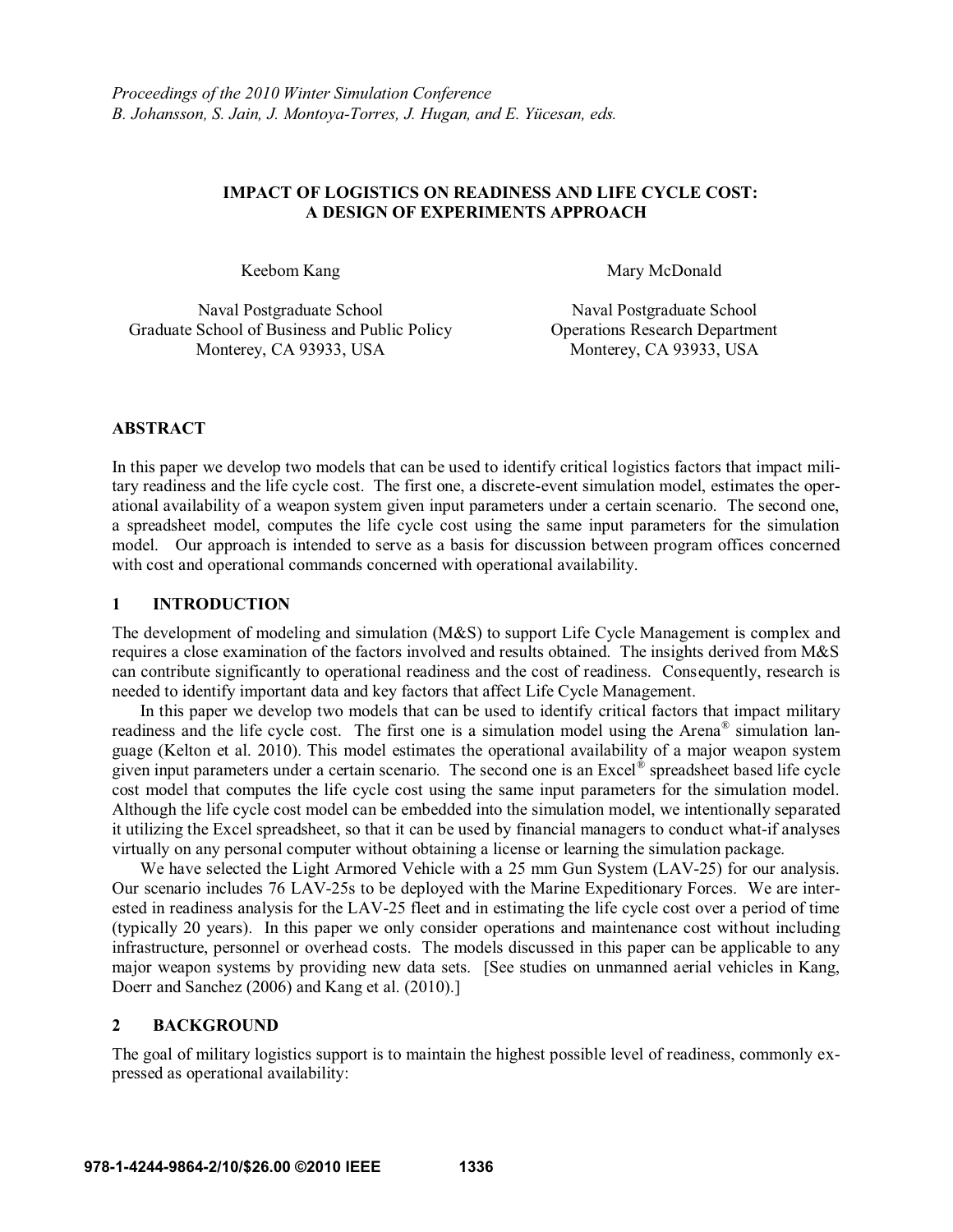$$
Ao = \frac{MTBM}{MTBM + MDT} = \frac{uptime}{uptime + downtime}
$$

where MTBM is the mean time between maintenance, and MDT is the maintenance down time, which includes repair time and administrative and logistics delay times. Intuitively, operational availability is the fraction of time a weapon system is operational or mission capable. Clearly, operational availability can be improved by increasing MTBM (i.e., increasing reliability) and/or decreasing MDT (i.e., reducing repair or cycle-time). Thus, the two key issues to improve weapon systems readiness are reliability improvement and cycle-time reduction.

 Reliability improvement and cycle-time reduction not only improve readiness but also save money. Better reliability requires less maintenance and fewer spare parts. The relationship between repair or cycle-time and inventory levels is critically important (yet, troublesome) in the military because it crosses physical, organizational, and financial barriers. Financial managers strive to consolidate and minimize stocks of piece-parts to free-up resources for other priorities. They also seek to get quick turnaround on repairable components in order to minimize pipeline inventory. However, stockout of spare parts or consumable components results in delays in repair processes and eventually serious readiness degradation. Cycle-time reduction in a military logistics channel (repair depots, intermediate-level maintenance, inventory control points, and supply centers) also means that more weapon systems are available in the field or fleet. On the other hand, increased cycle-time causes a vicious cycle of deteriorating military readiness. For instance, poor logistics support (e.g., lack of spare parts, personnel, and/or training) increases the cycle-time, which in turn decreases readiness, *Ao*. Increasing operational tempo (Op Tempo) also negatively affects readiness by generating more system failures, and increases the cost to support longer operating hours.

 Understanding both military readiness and its implied cost is important to both warfighters and financial managers. There are many factors in the military logistics system that affect weapon system readiness and its life cycle cost. Clearly, simulation models of even relatively simple logistics systems can have a very large number of inputs—many of which may be uncertain or unknown—that potentially impact the model's performance. Some of these inputs are reliability, maintainability, logistics delay, repair turnaround time, sparing and operational tempo. In the design of experiments (DOE) literature, these are referred to as *factors*. In real-world experiments, it is difficult to control more than a handful of factors at a time. This is not the case for simulation experiments, where the analyst has the ability to specify the *levels* (values) for all of the input factors before running the simulation. Still, once the factors and potential levels have been determined, this creates a huge number of potential *scenarios* (or *design points*). For example, if an analyst wished to explore nine factors, each at 10 levels, there are one billion  $(10^9)$  different scenarios that could be considered. The design might need to be replicated for stochastic simulations, because specifying all input factors does not remove randomness from the output. Such a large experiment is clearly impractical. Even if it were possible to run all scenarios in a reasonable amount of time, the volumes of output data would easily overwhelm most post-processing analytic tools, leaving the analyst limited in their abilities to statistically interpret the results. Fortunately, efficient experimental designs can be used to specify a small number of suitable scenarios.

 Kleijnen et al. (2005) discuss situations where various classes of designs are appropriate, but there is no one-fits-all design. In our explorations of readiness and life cycle cost analysis we want to screen many variables for importance, while simultaneously maintaining the ability to fit complex meta-models to a handful of input variables that are found to have the most impact on the responses. Given this, and the above design goals, the Nearly Orthogonal Latin Hypercube (NOLH) design constructed by Cioppa and Lucas (2007) is particularly useful.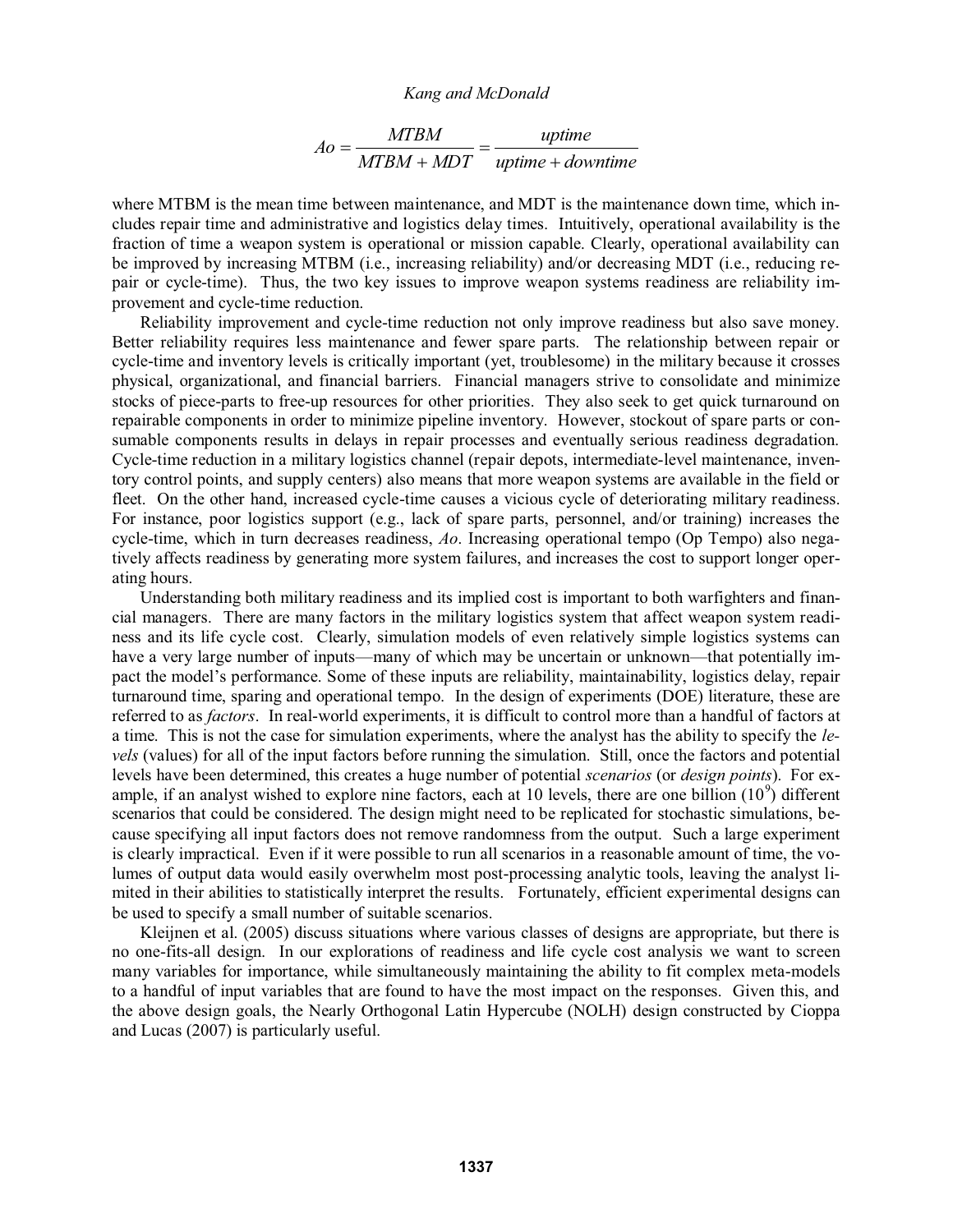# **3 MODELS**

## **3.1 Simulation Model for Operational Availability**

There are 76 LAV-25s to be deployed with the Marine Expeditionary Forces. We are interested in readiness analysis for the LAV-25 fleet and in estimating a life cycle cost over a period of time (typically 20 years). In this paper we only consider operations and maintenance cost without including infrastructure, personnel or overhead costs.

 An LAV consists of 1,570 different parts. The data we collect from the Marine Corps Decision Support System (MCDSS) indicate that the Marine Corps has spent a total of \$29 million to purchase all the parts to maintain LAVs in  $2007 - 2009$ . After sorting the data in the order of the Extended Price (the total amount of money spent on each part; it is calculated by multiplying the part count by the unit cost), we note that more than \$18 million dollars or approximately two-thirds of the total cost were spent on the five parts listed in Table 1. These parts are expensive and fail more often than others. Also these parts are critical, i.e., if any one of these fails, the LAV cannot operate. We focus on these five parts for our analysis.

Table 1: The Five Major Components for LAV (in terms of the Extended Price)[Source: MCDSS 4.3.1.1, PartUsage\_EO947 (2007-2009)]

|   | <b>NSN</b>    | <b>Part Name</b>           | Part<br>Count I  | <b>Unit Price</b> | <b>Extended</b><br>Price * | <b>Cumulative Ex-</b><br>tended Price |
|---|---------------|----------------------------|------------------|-------------------|----------------------------|---------------------------------------|
|   | 5860014304339 | <b>SENSOR UNIT.LASER</b>   | 120 <sub>l</sub> | \$89.794          | \$10,775,318               | \$10,775,318                          |
| 2 | 1005015023970 | <b>CONTROL DISPLAY UNI</b> | 103 <sub>l</sub> | \$27,683          | \$3,072,854                | \$13,848,172                          |
| 3 | 2520219063912 | DIFFERENTIAL, DRIVING      | 101              | \$22,475          | \$2,269,978                | \$16,118,151                          |
| 4 | 2815014427645 | ENGINE, DIESEL I           | 31               | \$41,757          | \$1,544,995                | \$17,663,146                          |
| 5 | 2815015502615 | <b>ENGINE.DIESEL II</b>    | 36               | \$26,890          | \$1,075,609                | \$18,738,755                          |

\*Extended Price = Part Count \* Unit Price

 In Table 2, the failure rate, the SL quantity, the criticality code and the level of repair are shown for each part. In our analysis, though, we did not use the failure rates in Table 2. Instead we allowed this parameter to vary over a fairly wide range in the design of experiments, using the NOLH. More details on the design of experiments will be presented in the following sections. The criticality code (Crit Code in Column 5) 5 indicates all these parts are critical; any one of these parts fails the LAV cannot operate. The SL quantity (Column 4) identifies the total number of part(s) that are required on a selected weapon system. The SL quantity of the driving differential (Part #3) is 4, which is interpreted as 4 serially connected driving differentials in an LAV. We are assuming that if any one of them fails, the LAV will not be operational. If the reliability of an individual driving differential is 0.90, the subsystem that consists of these 4 serially connected driving differentials is only 0.656 (or 0.904). Thus among these 5 parts, the driving differential (Part #3) is potentially more critical to operational availability of the LAV than other parts. The SL quantity of the laser sensor unit (Part 1) is 2, which means that two of these parts are serially connected. The far right-hand-side column of Table 2 shows the level of repair for each component. Control display units (Part #2) and driving differentials (Part #3) are repaired at the intermediate-level (Ilevel) maintenance facility while laser sensor units (Part #1), and diesel engines (Parts #4 and #5) are maintained at the depot level (D-level). D-level as compared to I-level generally involves much longer turnaround times.

 We consider the five critical components as shown in Table 1 for this study. When any of these parts fails, the faulty part is removed from the LAV, a spare is installed, and the faulty part is sent to the repair facility (I-level or D-level). After the repair is complete, the repaired part becomes a spare and is sent to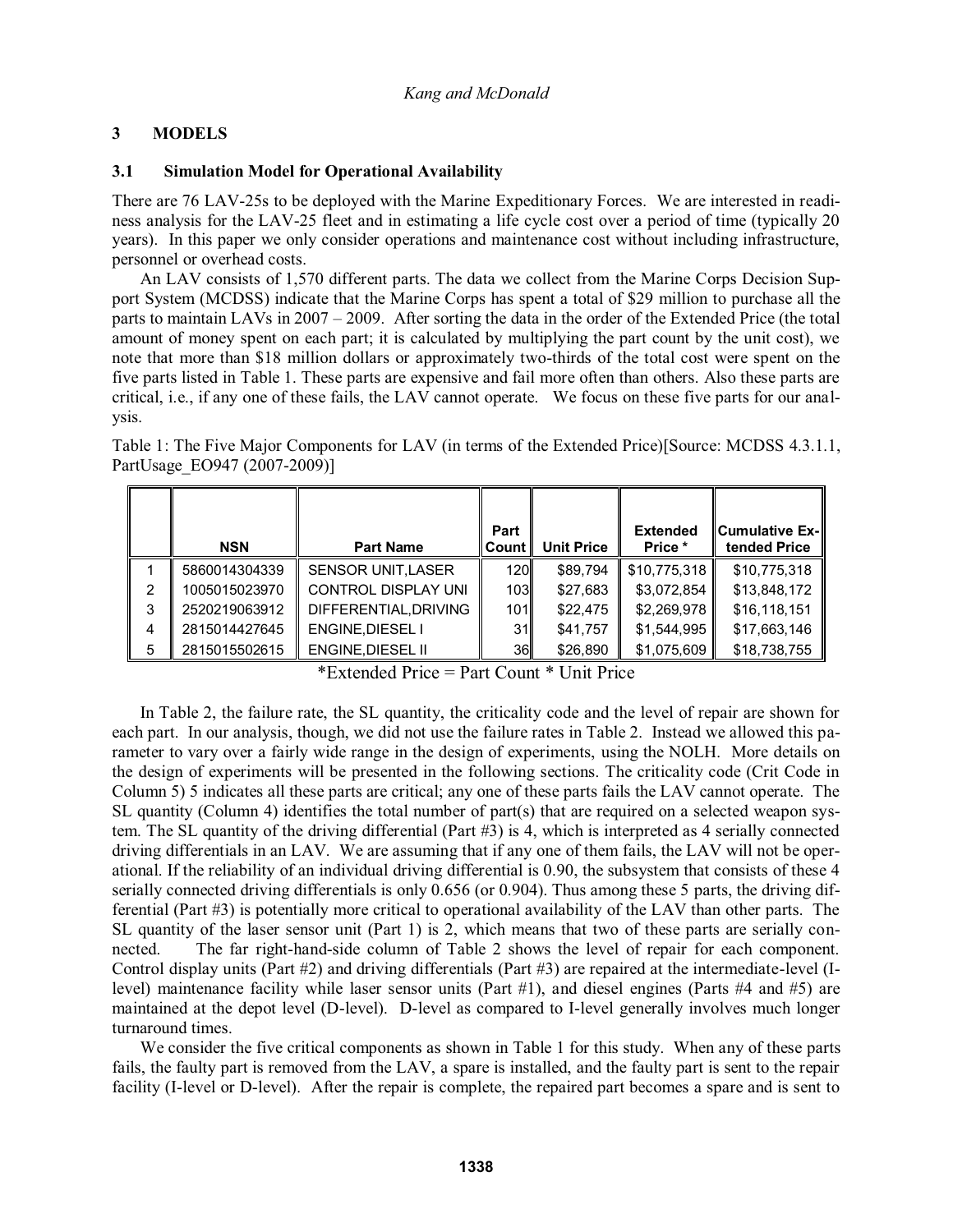the spare pool. When a critical part fails, and a spare is not available, the LAV will be non-operational, or not mission capable, until a spare becomes available.

Table 2: Failure Rate, SL Quantity, Criticality Code and Level of Repair for Each Part [Source: Same as TABLE 1]

| <b>Part Name</b>            | <b>Failure Rate</b> | <b>SL</b><br>Qty | Crit<br>Code | Level of<br>Repair |
|-----------------------------|---------------------|------------------|--------------|--------------------|
| <b>ISENSOR UNIT.LASER</b>   | 0.000211638         | 2                | 5            | D-level            |
| <b>CONTROL DISPLAY UNIT</b> | 0.000363312         |                  | 5            | I-level            |
| DIFFERENTIAL, DRIVING       | 8.90643E-05         | 4                | 5            | I-level            |
| ENGINE, DIESEL I            | 0.000109346         |                  | 5            | D-level            |
| <b>ENGINE.DIESEL II</b>     | 0.000126983         |                  | 5            | D-level            |

The ranges of the failure rates  $(\lambda_i)$  of the individual parts are provided in Table 3, along with the ranges of the number of spare parts, repair turnaround times (I-TAT and D-TAT), and the operational tempo. The failure rate  $(\lambda_i)$  is expressed in terms of the number of failures per operating hour. The minimum  $\lambda_i$  value of 0.0001 failures per operating hour is equivalent to an MTBF of 25 years (= 1 / 0.0001 / 400) assuming an operational tempo of 400 hours per year. The maximum value of 0.005 failures per operating hour is equivalent to an MTBF of 0.5 years  $(= 1 / 0.005 / 400)$  at the same operational tempo. The spare levels are set at 1 through 10. The I-level and D-level turnaround times are set at  $5 - 15$  days and  $30 - 60$  days, respectively. Since the average operational tempo during the peace time is approximately 350 hours per year, and during the war time, is approximately 650 hours per year, we set the range of the operational tempo from 300 to 700 hours per year. We assume that the time between failures for each component follows an exponential distribution. Our simulation model estimates the average operational availability. Our goal is to better understand how changes in reliabilities (in terms of the failure rate,  $\lambda_i$ ), number of spares for each part, repair turnaround times, and operational tempo impact operational availability and the life cycle cost.

|  |  |  | Table 3. Ranges of Input Parameters |
|--|--|--|-------------------------------------|
|--|--|--|-------------------------------------|

| <b>Input Parameter</b>                | Range                     |
|---------------------------------------|---------------------------|
|                                       | $0.0001 - 0.005$          |
| lambda i $(\lambda_i, i = 1, 2, , 5)$ | failures per operating hr |
| spare i $(i = 1, 2, , 5)$             | $1 - 10$                  |
| I-TAT (I-level turnaround time)       | $5 - 15$ days             |
| D-TAT (D-level turnaround time)       | $30 - 60$ days            |
| Op Tempo                              | $300 - 700$ hrs/yr        |

 Several designs are possible, but we use an NOLH with 257 design points (Cioppa and Lucas 2007) for our 13 factors. It can be easily constructed by entering the low and high values in Table 3 into a spreadsheet (Sanchez 2006) that is available from NPS's SEED Center for Data Farming web site (NPS 2010). For each scenario, the simulation model reads a row of data from the NOLH spreadsheet. The failure rates  $(\lambda_i, i = 1, 2, ..., 5)$  of the five parts are first read, followed by the number of spares for each part, the I-level turnaround time (I\_TAT), the D-level turnaround time (D\_TAT) and the operational tempo (Op Temp). The  $\lambda_i$  values are expressed in terms of the number of failures per operating hour. The time between part failures is assumed to follow an exponential distribution for all 5 components we study. The repair turnaround times are assumed to follow symmetric triangular distributions with lower and upper bounds of 0.5(mean) and 1.5(mean), respectively.

 The simulation model was developed using the Arena simulation language. A brief description of the model logic is as follows: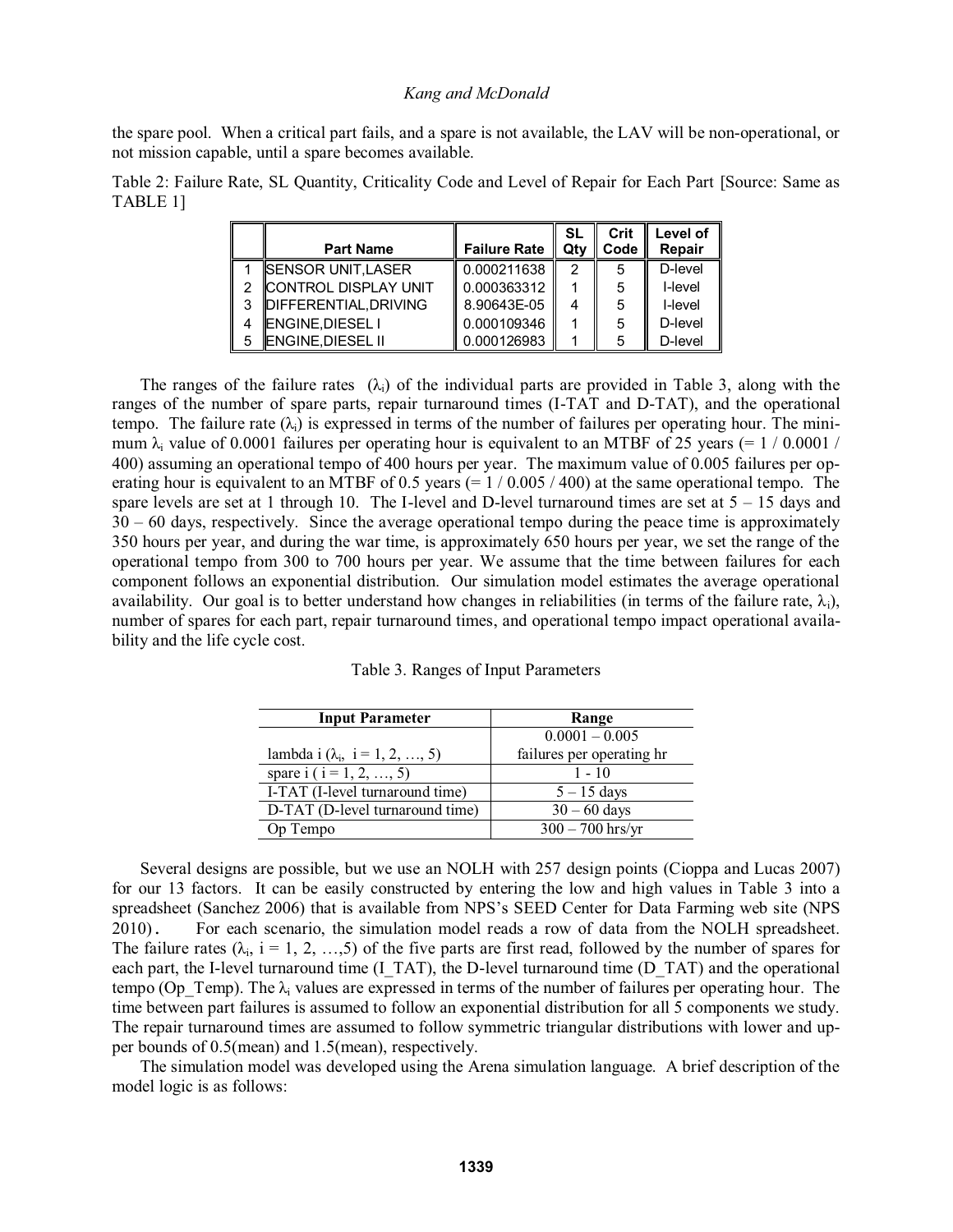- 1. Read input data for each scenario.
- 2. Generate 76 LAVs.
- 3. Generate part failures. (Five failure times are generated. Whichever is the smallest value is the next failure time of the LAV.)
- 4. The faulty part is removed from the LAV
- 5. Update FMC count (fully mission capable LAVs): FMC = FMC  $-1$
- 6. If a spare part is available, install a spare and reset the FMC count: FMC = FMC +1. Otherwise wait in the queue until a spare is available from the spare pool until after Step 8.
- 7. The faulty part is sent to the repair facility.
- 8. After the delay as specified in the input, the repaired part joins the spare pool.
- 9. Repeat Steps #1 to #8 until the end of the simulation time.

At the end each of scenario, the simulation automatically calculates the operational availability:  $Ao =$ average FMC / total number of LAV. FMC is a time-persistent variable (see, e.g., Kelton et al. 2010) and the average value of FMC must be "time-averaged." Arena automatically computes the value.

We run a total of 257 scenarios, each of which is simulated over a period of 1,000,000 hours and the first 100,000 hours of observations were eliminated to remove initial bias. 900,000 hours of simulation is equivalent to approximately 7 replications of 20-year simulation. The average Ao (operational availability) from each scenario is automatically appended (see Figure 1, Column N) to the same input EXCEL worksheet that contains the factor values (simulation inputs). Columns A through M contain the inputs.

| <b>B</b>       |                           | $-3 - (4 - 7)$     |                    |               |                |               |                            | LAV Simulation Ao LCC results-20091124.xls [Compatibility Mode] - Microsoft Excel |        |                               |                |                |                        |                |                      |                         | $\pi$ $\times$                   |              |
|----------------|---------------------------|--------------------|--------------------|---------------|----------------|---------------|----------------------------|-----------------------------------------------------------------------------------|--------|-------------------------------|----------------|----------------|------------------------|----------------|----------------------|-------------------------|----------------------------------|--------------|
|                | Home                      | Insert             | Page Layout        | Formulas      | Data           | <b>Review</b> | View                       | Add-Ins                                                                           |        |                               |                |                |                        |                |                      |                         | $\pi$ $\times$<br>$\circledcirc$ |              |
|                | A10                       | $ ($               |                    | $f_*$ 0.00046 |                |               |                            |                                                                                   |        |                               |                |                |                        |                |                      |                         |                                  | $\mathbf{x}$ |
|                | $\mathsf{A}$              | B                  | C                  | D             | E              | F             | G                          | н                                                                                 |        |                               |                | K              |                        | М              | N                    | $\circ$                 | P                                |              |
|                | lambda1                   | lambda2            | lambda3            | lambda4       | lambda5 spare1 |               | spare2                     | spare3                                                                            | spare4 | spare5                        |                | I-TAT          | D-TAT                  | <b>DP_Temp</b> |                      | Op Avil Life Cycle Cost |                                  |              |
| $\overline{2}$ | 0.00205                   | 0.00443            | 0.00301            | 0.00311       | 0.00318        |               | 9<br>10                    | $\overline{9}$                                                                    |        | 3                             | $\overline{2}$ | $\overline{7}$ | 21                     | 325            | 0.941                | \$38,681,670            |                                  |              |
| 3              | 0.00067                   | 0.00205            | 0.00422            | 0.00479       | 0.00362        |               | 6<br>10                    | 9                                                                                 |        | 6                             | 6              | 11             | 26                     | 700            | 0.710                | \$82,934,546            |                                  |              |
| $\overline{4}$ | 0.00088                   | 0.00301            | 0.00067            | 0.00284       | 0.00481        |               | 8                          | 9<br>9                                                                            |        | $\overline{7}$                | $\overline{4}$ | $\overline{7}$ | 19                     | 352            | 0.962                | \$31,190,729            |                                  |              |
| 5              | 0.00209                   | 0.00088            | 0.00205            | 0.0032        | 0.00368        |               | 8                          | 9<br>10                                                                           |        | $\overline{2}$                | 6              | 14             | 27                     | 686            | 0.746                | \$66,257,962            |                                  |              |
| 6              | 0.0019                    | 0.00284            | 0.00311            | 0.00209       | 0.00466        |               | R                          | 8<br>$\overline{7}$                                                               |        | $\overline{2}$                | 8              | 6              | 16                     | 428            | 0.959                | \$48,670,922            |                                  |              |
| $\overline{7}$ | 0.00226                   | 0.0019             | 0.00479            | 0.00088       | 0.00433        |               | 9                          | 8<br>10                                                                           |        | 8                             | 5              | 13             | 26                     | 636            | 0.707                | \$79,707,493            |                                  |              |
| 8              | 0.00031                   | 0.00311            | 0.00226            | 0.00067       | 0.00263        |               | 6                          | g<br>6                                                                            |        | $\overline{7}$                | 6              | 5              | 19                     | 423            | 0.988                | \$37,400,291            |                                  |              |
| $\overline{9}$ | 0.00199                   | 0.00031            | 0.0019             | 0.00205       | 0.00464        |               | 8                          | $\overline{7}$<br>$\overline{7}$                                                  |        | 5                             | $\overline{2}$ | 10             | 23                     | 623            | 0.813                | \$57,726,022            |                                  |              |
| 10             | 0.00046                   | 0.00263            | 0.00466            | 0.00318       | 0.00199        |               | 8                          | 8<br>10                                                                           |        | 3                             | $\overline{4}$ | 14             | 18                     | 483            | 0.813                | \$56,452,740            |                                  |              |
| 11             | 0.00247                   | 0.00046            | 0.00433            | 0.00362       | 0.00031        |               | $\epsilon$                 | $\overline{6}$<br>6                                                               | 10     |                               | 8              | $\overline{9}$ | 25                     | 603            | 0.780                | \$68,798,511            |                                  |              |
| 12             | 0.00077                   | 0.00466            | 0.00247            | 0.00481       | 0.00226        |               | $\epsilon$<br>10           | 6                                                                                 |        | $\overline{9}$                | $\overline{4}$ | 11             | 18                     | 384            | 0.952                | \$41,400,505            |                                  |              |
| 13             | 0.00044                   | 0.00077            | 0.00046            | 0.00368       | 0.0019         |               | $\overline{7}$             | $\overline{7}$<br>8                                                               |        | 5                             | 10             | $\bf{9}$       | 22                     | 692            | 0.918                | \$47,175,546            |                                  |              |
| 14             | 0.00142                   | 0.00481            | 0.00318            | 0.00044       | 0.00209        |               | 8                          | $\overline{7}$<br>$\overline{7}$                                                  |        | $\overline{a}$                | $\overline{9}$ | 13             | 18                     | 317            | 0.947                | \$34,597,531            |                                  |              |
| 15             | 0.00029                   | 0.00142            | 0.00362            | 0.00077       | 0.00088        |               | 8<br>10                    | 6                                                                                 |        | $\overline{7}$                | 3              | $\overline{9}$ | 27                     | 569            | 0.886                | \$52,669,678            |                                  |              |
| 16             | 0.00148                   | 0.00318            | 0.00029            | 0.00247       | 0.00067        |               | 6                          | 6<br>8                                                                            |        | 8                             | 10             | 11             | 19                     | 319            | 0.995                | \$24,596,666            |                                  |              |
| 17             | 0.00192                   | 0.00148            | 0.00142            | 0.00046       | 0.00205        |               | 8                          | 9<br>$\overline{9}$                                                               |        | $\overline{2}$                | 6              | 5              | 23                     | 609            | 0.942                | \$48,712,092            |                                  |              |
| 18             | 0.00146                   | 0.00268            | 0.004              | 0.00395       | 0.0045         |               | 4                          | $\overline{7}$<br>$\overline{7}$                                                  |        | $\overline{2}$                | $\overline{4}$ | 10             | 25                     | 348            | 0.845                | \$42,862,447            |                                  |              |
| 19             | 0.00242                   | 0.00146            | 0.00402            | 0.00309       | 0.0027         |               | 4                          | $\overline{7}$<br>9                                                               |        | 8                             | 8              | 14             | 19                     | 544            | 0.768                | \$64,168,782            |                                  |              |
| 20             | 0.00108                   | 0.004              | 0.00242            | 0.00257       | 0.00408        | 1             |                            | 8<br>9                                                                            |        | $\overline{7}$                | 3              | $\overline{7}$ | 26                     | 363            | 0.897                | \$37,536,664            |                                  |              |
| 21             | 0.0011                    | 0.00108            | 0.00146            | 0.00337       | 0.00376        |               | 3                          | $\overline{9}$<br>8                                                               |        | 5                             | 5              | 13             | 15                     | 642            | 0.908                | \$54,919,962            |                                  |              |
| 22             | 0.00173                   | 0.00257            | 0.00395            | 0.0011        | 0.00399        |               | $\overline{2}$<br>10       | 10                                                                                |        | $\overline{4}$                | $\mathbf{B}$   | 5              | 27                     | 344            | 0.927                | \$39,960,759            |                                  |              |
| 23             | 0.00253                   | 0.00173            | 0.00309            | 0.00108       | 0.00454        |               | $\overline{2}$             | 9<br>8                                                                            |        | $\overline{B}$                | $\overline{2}$ | 12             | 16                     | 680            | 0.735                | \$72,882,984            |                                  |              |
| 24             | 0.00201                   | 0.00395            | 0.00253            | 0.00242       | 0.00265        |               | 5                          | 8<br>8                                                                            |        | $\overline{7}$                | 8              | $\overline{7}$ | 28                     | 369            | 0.944                | \$39,750,101            |                                  |              |
| 25             | 0.00115                   | 0.00201            | 0.00173            | 0.00146       | 0.00374        |               | $\overline{2}$             | $\overline{7}$<br>8                                                               |        | 5                             | $\overline{4}$ | 10             | 23                     | 594            | 0.859                | \$50,910,975            |                                  |              |
| 26             | 0.00136                   | 0.00265            | 0.00399            | 0.0045        | 0.00115        |               | $\overline{4}$             | 10<br>6                                                                           |        | $\overline{2}$                | 5              | 11             | 27                     | 417            | 0.836                | \$47,825,183            |                                  |              |
| 27             | 0.00245                   | 0.00136            | 0.00454            | 0.0027        | 0.00201        |               |                            | $\overline{7}$<br>$\overline{9}$                                                  |        | 8                             | $\bf{9}$       | $\overline{7}$ | 19                     | 494            | 0.859                | \$59,212,967            |                                  |              |
| $\sim$         | $H \leftarrow H$ $H$ $AN$ | <b>NOLH</b> Sheet1 | ு                  | 00100         | 0.0005         |               |                            |                                                                                   |        |                               |                | $\overline{1}$ | $\sim$                 |                | $\sim$               | $\lambda$               |                                  |              |
| Ready          |                           |                    |                    |               |                |               |                            |                                                                                   |        |                               |                |                |                        |                |                      | Ⅲ 凹 110% ←              | $\overline{C}$                   | $\bigoplus$  |
|                | <b>Start</b>              |                    | 4 Microsoft Office | <b>De</b> JMP |                |               | <b>E JMP (NAVAL POSTGR</b> |                                                                                   |        | <b>Z</b> Arena - [LAV_final_2 |                |                | EL LAV Simulation Ao L |                | LAV_Simulation_Input | mais:                   | <b>C</b>       8:39 PM           |              |

Figure 1. A Screen Shot of NOLH Input Parameters (Columns A through M) and Output Results (Ao in Column N and the life cycle cost in Column O)

## **3.2 Spreadsheet Model for Life Cycle Cost**

The second model is the life cycle cost spreadsheet model that reads the same input scenarios and computes the life cycle cost over the next 20 years. The life cycle in this model only includes operations and maintenance costs (spare, repair, transportation, and operations costs).

 Our scenario includes 76 LAVs. The operational tempo (Op Tempo or operating hours) changes as part of the design of experiment. We assume that the hourly operating cost to be \$50, the hourly repair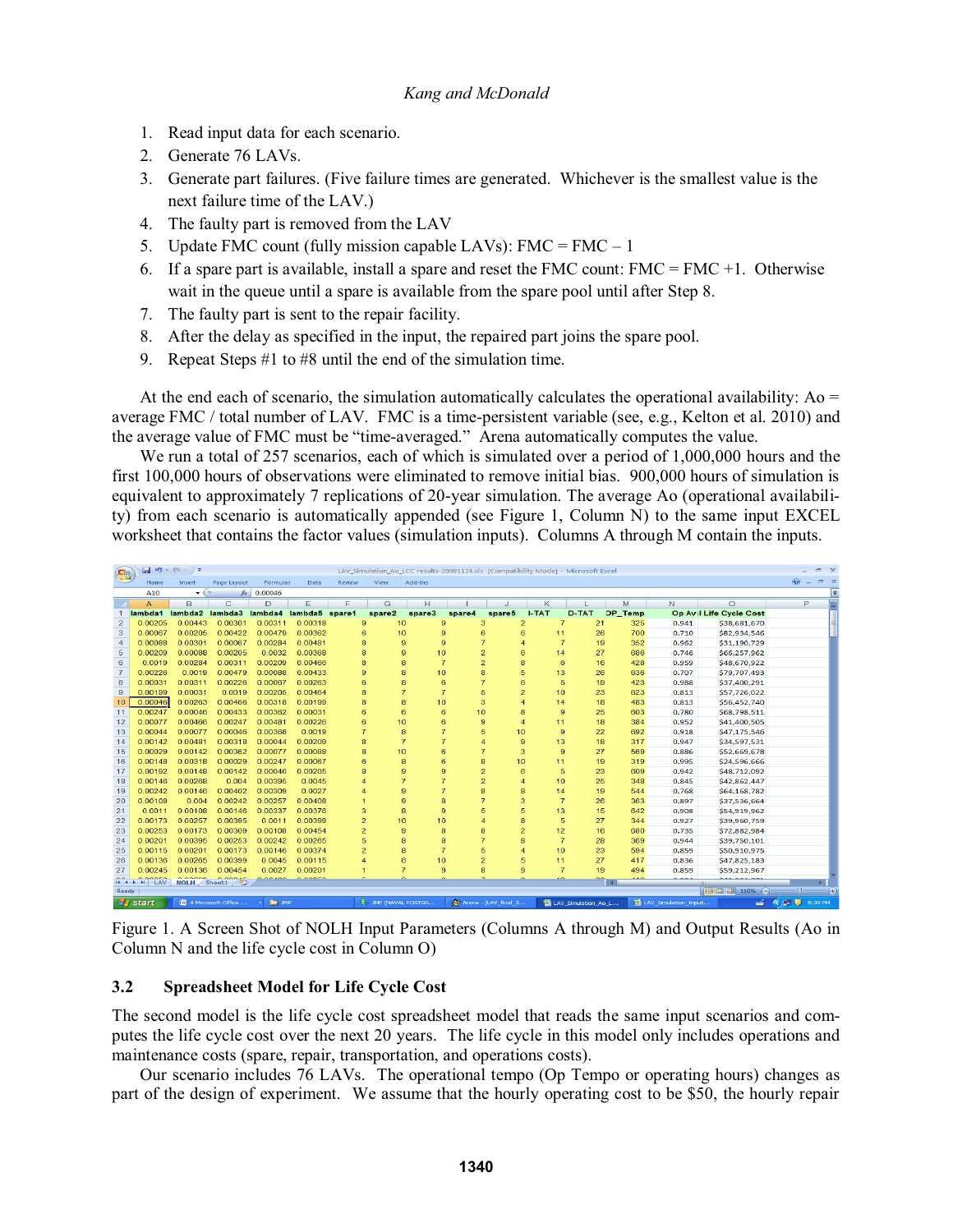cost, \$300, and the transportation cost, \$200 per failure. The annual capital discount rate of 7%, and the annual inventory rate of 20% are used. The life cycle is assumed to be 20 years for the LAV. Any of these values can be modified by the user.

We have developed a visual basic macro program to automate the life cycle cost computation for each of 257 scenarios. Once the macro is executed, it reads the input parameters in each scenario (row by row) in Figure 2 then writes them on the highlighted cells on the spreadsheet life cycle cost model. Once the spreadsheet model updates the life cycle cost, the result is written onto the same input worksheet (Column O in Figure 1). This procedure is repeated 257 times (once for each design point). When the macro execution is complete, the life cycle cost results are on Column O, and the operational availability results from the simulation are in Column N, along with input parameters in Columns A through M (see Figure 1). Then this worksheet is imported into the software JMP® (SAS 2008) for further analysis.

## **4 RESULTS**

We begin assessing the output by examining the histograms of the simulation responses. This can be a way of "accidentally" performing verification and validation of a simulation model. Our results indicate that the average operational availability differs widely across the different scenarios, ranging from 0.573 to 0.995. The average Ao across the 257 scenarios is 0.830 with a standard deviation of 0.090. It appears that at least one of the input factors does, indeed, have a substantial influence on the system's performance (See Figure 2).

 The average life cycle cost across the 257 scenarios is \$52.1 million with a standard deviation of \$14.6 million. The life cycle cost also differs widely across the different scenarios, ranging from \$19.9 million to \$99.9 million. It also indicates that at least one of the input factors does have a substantial influence on the life cycle cost (See Figure 3). The darkened areas of the Ao and cost distributions correspond to the subset of scenarios with lowest cost and highest Ao points, which will be explained with Figure 8.



Figure 2. Distribution of Operational Availability (Op Av)

After confirming that the results appear reasonable, we turn to our main goals—identifying those factors and components that have the greatest impact on performance. A useful non-parametric data analysis technique is the regression tree, as shown in Figure 4. Regression trees are more human-readable and can be easier to describe than multiple regression models because they reveal the structure in the data in a simple way. Initially, the data are grouped in a single cluster. All potential input factors are examined to identify how best to split them to yield two leaves such that the variability in the response within each leaf decreases and the variability in the response between the leaves increases as much as possible.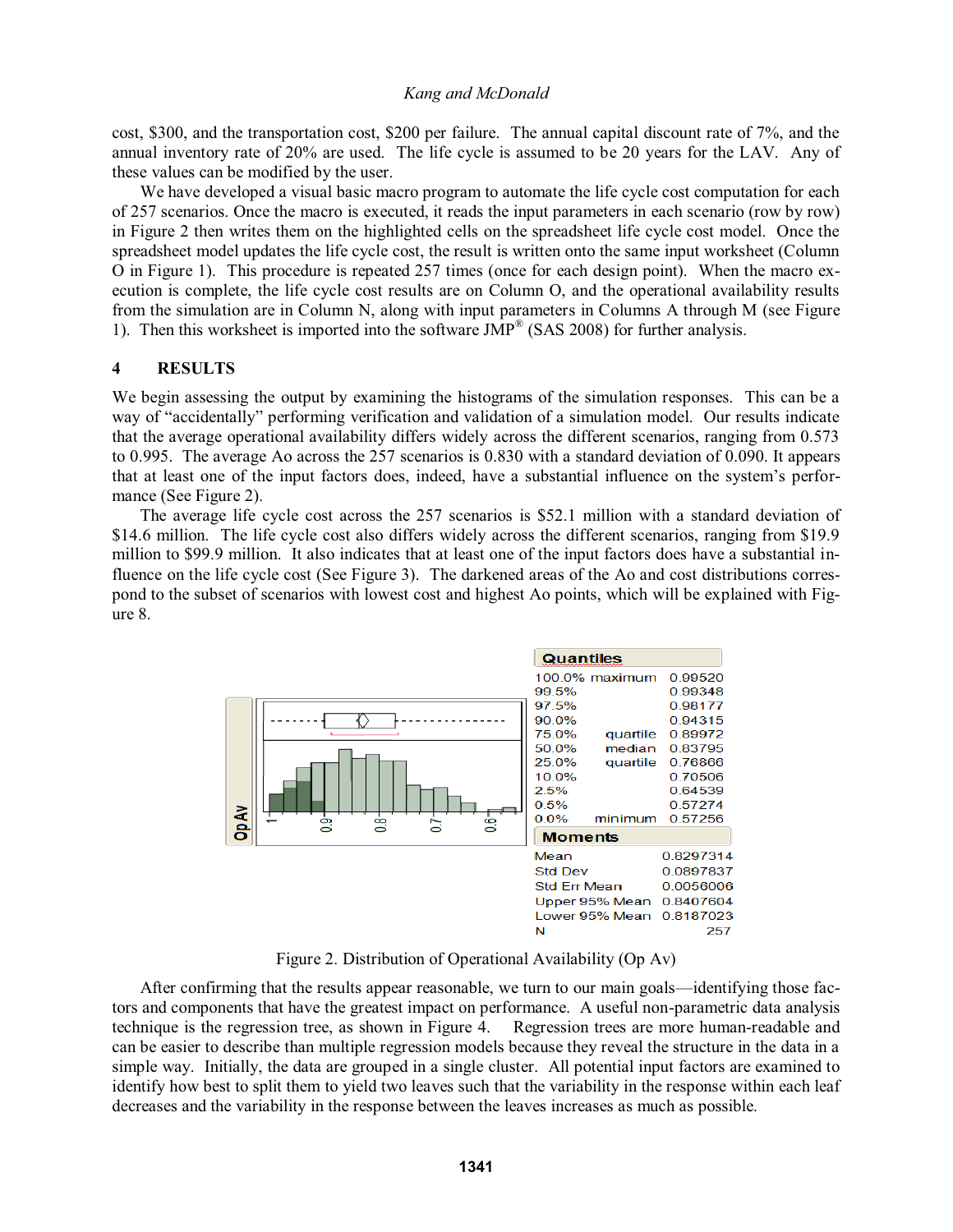





Figure 4. Regression Tree for the Average Ao

 Figure 5 shows the regression tree for predicting the average Ao from the 257 simulation scenarios. The dominant factor is clearly the operational tempo (Op\_Temp). For example, the first split at the top indicates that the average Ao is 0.776 across the 104 scenarios that have an operational tempo of 539 hours or more per year. In contrast, the average Ao is 0.866 (11.6% higher) among the 104 scenarios that had an operational tempo less than 539 hours per year. As the operational tempo increases (i.e., more operating hours), the more failures occur and obviously the operational availability goes down. In the second split when the operational tempo is greater than 539, the depot turnaround time (D-TAT) becomes a critical factor. Then the failure rates (lambda 1 and lambda 3) of the laser sensor unit (Parts #1) and the driving differentials (Part #3) become critical.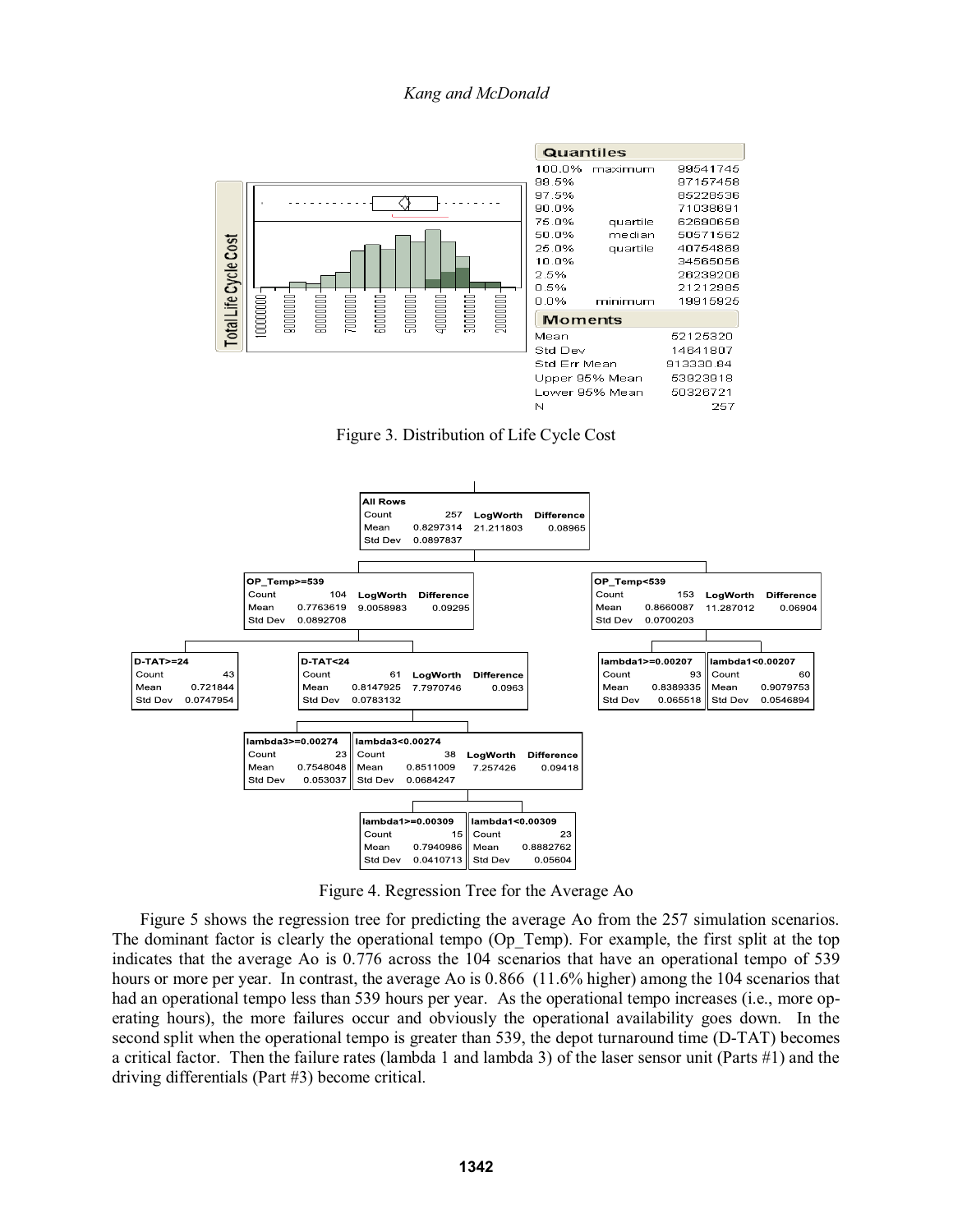Regression trees are non-parametric approaches for fitting a statistical model to the simulation output. They can be good at identifying subsets of the output that behave much differently than the rest. Regression metamodels can also be valuable. They may confirm the regression tree results concerning which factor or factors have the greatest influence on the results, or they may allow more succinct descriptions of the simulation model's performance if it can be well-described by simple polynomial metamodels.

 Accordingly, we fit regression metamodels of the Ao as a function of main effects and two-way interactions of the 13 input factors. After noticing that the interactions are not significant compared to the main effects, we develop a simple linear model with 13 main factors without interaction effects. The parameter estimates are shown in Figure 6. This model had an  $R^2$  of 0.90. Large |t\_ratio|s for the OP\_Temp, lambda1, lambda3 and D-TAT show them to be the major factors, and agree with our regression tree results. Note that the numbers of spares are not as important as other factors. This means that raising the spare levels from their lowest levels to the highest levels in Table 1 does not lead to appreciable improvement in the average operational availability.

| <b>Sorted Parameter Estimates</b> |             |           |          |   |             |  |  |
|-----------------------------------|-------------|-----------|----------|---|-------------|--|--|
| Term                              | Esti mate   | Std Error | t Ratio  |   | Prob> t     |  |  |
| OP Temp                           | $-0.000417$ | 1.534e-5  | $-27.21$ |   | $<000$ $F$  |  |  |
| lambda1                           | $-27.52971$ | 1.252032  | $-21.99$ |   | <.000个      |  |  |
| lambda3                           | $-24.78179$ | 1.253018  | $-19.78$ |   | <.000f      |  |  |
| D-TAT                             | $-0.006007$ | 0.000408  | $-14.72$ |   | $<000$ $F$  |  |  |
| I-TAT                             | $-0.006878$ | 0.000608  | $-11.31$ |   | <.000个      |  |  |
| spare1                            | 0.0069739   | 0.000673  | 10.36    |   | <.000个      |  |  |
| sp are3                           | 0.0056174   | 0.000673  | 8.35     |   | $<000$ $f$  |  |  |
| lambda4                           | $-8.967459$ | 1.252148  | $-7.16$  |   | $<.000$ $F$ |  |  |
| lambdæ5                           | $-8.489004$ | 1.252103  | $-6.78$  |   | <.000f      |  |  |
| sp are 4                          | 0.0039842   | 0.000673  | 5.92     |   | $<000$ $f$  |  |  |
| sp are 5                          | 0.0034526   | 0.000673  | 5.13     |   | $<000$ $f$  |  |  |
| lambda2                           | -1.864504   | 1.252123  | $-1.49$  | ٠ | 0.1378      |  |  |
| spare2                            | 0.0007581   | 0.000673  | 1.13     |   | 0.2611      |  |  |

Figure 5. Sorted Parameter Estimates for Ao Model (main effects only)

 We use the same methodology to analyze the results from the life cycle cost model. We first observe the regression tree as shown in Figure 6. Once again the dominant factor is the operational tempo (OP\_Temp). For example, the first split indicates that the average life cycle cost is \$63.5 million across the 114 scenarios that had an operational tempo greater than or equal to 523 hours per year. In contrast, the average life cycle cost is \$43 million among the 143 scenarios that had an operational tempo less than 523 hours per year. As the operational tempo increases, the operating cost obviously increases, and this factor has more impact on the life cycle cost than any others. In the second split, when operational tempo is greater than 523, the reliability of the driving differential (Part #3) becomes a critical factor.

 We then develop regression metamodels with main and two-way interaction effects. After observing that the interactions are not significant compared to the main effects, we build a simple linear regression model, and the results are shown in Figure 7. The R-square value for this model was 0.98, demonstrating that this linear regression model does an excellent job of explaining the variability in the life cycle cost model. Again we see that operational tempo is the most critical factor followed by lambda3 and lambda1 (the failure rates of Part #3 and #1). However, the repair turnaround times (I-TAT and D-TAT) do not have much effect on the life cycle cost. As the repair turnaround times increase, the operational availability deteriorates, yet the operations and maintenance cost will not be affected. However, there is an implied waste of money since the repair pipeline inventory will go up as the repair turnaround time increases.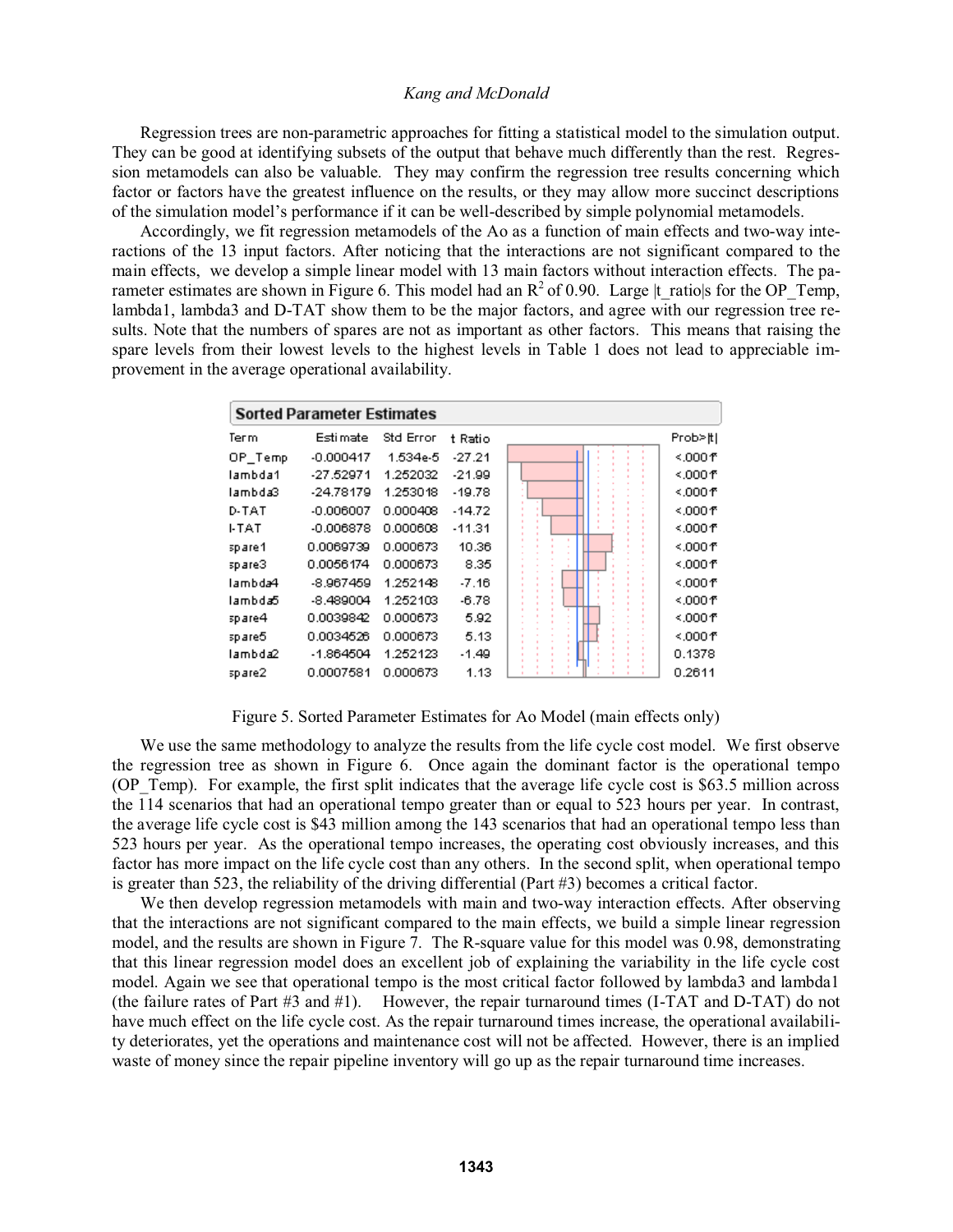

Figure 6. Regression Tree for the Life Cycle Cost

 The number of spares for Part #1 (the most expensive one among the five parts selected for analysis) seems to be more critical than other spares, yet the number of spares in general does not have much impact on the life cycle cost.

| <b>Sorted Parameter Estimates</b> |             |                  |         |   |              |  |  |  |
|-----------------------------------|-------------|------------------|---------|---|--------------|--|--|--|
| Term                              | Estimate    | <b>Std Error</b> | t Ratio |   | Prob> t      |  |  |  |
| OP Temp                           | 99386.948   | 1100.438         | 90.32   |   | $\leq 0001*$ |  |  |  |
| lambda3                           | $5.1531e+9$ | 89900658         | 57.32   |   | $\leq 0001*$ |  |  |  |
| lambda1                           | 2.5765e+9   | 89829872         | 28.68   |   | $\leq 0001*$ |  |  |  |
| lambda5                           | $1.2885e+9$ | 89835006         | 14.34   |   | $\leq 0001*$ |  |  |  |
| lambda4                           | $1.2884e+9$ | 89838195         | 14.34   |   | $< 0001*$    |  |  |  |
| lambda2                           | 1.2881e+9   | 89836403         | 14.34   |   | $\leq 0001*$ |  |  |  |
| spare1                            | 190172.1    | 48278.49         | 3.94    |   | $0.0001*$    |  |  |  |
| spare4                            | 88359.169   | 48268.53         | 1.83    |   | 0.0684       |  |  |  |
| spare2                            | 58604.502   | 48287.37         | 1.21    |   | 0.2261       |  |  |  |
| spare5                            | 57063.63    | 48257.42         | 1.18    |   | 0.2382       |  |  |  |
| spare3                            | 47574.053   | 48258.82         | 0.99    |   | 0.3252       |  |  |  |
| I-TAT                             | -596.3134   | 43644.69         | $-0.01$ | ٠ | 0.9891       |  |  |  |
| D-TAT                             | $-48.45175$ | 29278.29         | $-0.00$ |   | 0.9987       |  |  |  |

Figure 7. Sorted Parameter Estimates for the Life Cycle Cost Model (main effects only)

 Lastly, we compare Ao and life cycle cost together in a scatterplot, given in Figure 8. The darkened points correspond to those scenarios with lowest cost and highest Ao. There is an obvious negative correlation between the two measures, with higher operational availability generally leading to lower overall life cycle cost. In examining the input factor distributions for these selected points (not shown here), we find that the factor with the most explanatory power for achieving both lower cost and higher Ao together is operational tempo. The next most driving influence for both measures considered together is the failure rate of Part # 3. These darkened points are also shown as the darkened areas in the distribution graphs of Figures 2 and 3.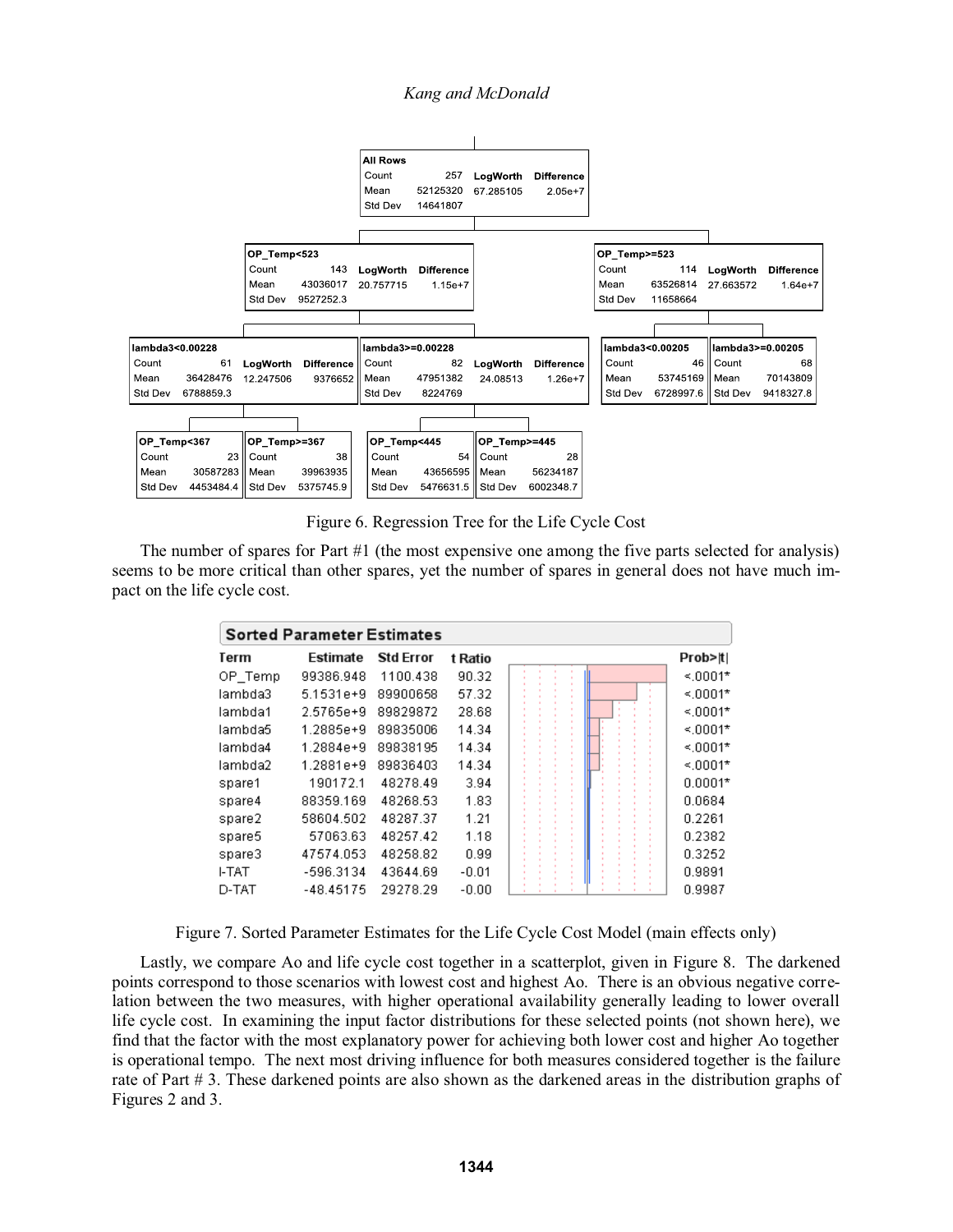*Kang and McDonald* 



Figure 8. Scatterplot of Cost vs Ao

#### **5 REMARKS**

The most critical factor is the operational tempo for both Ao and the life cycle cost. The more you operate, the more it fails and the more it costs. Then the reliability plays an important role. Those parts with high failure rates are more critical (e.g., Part #1 and Part #3). D-level turnaround times as well as I-level turnaround times are also critical factors for Ao. Those with longer repair turnaround times  $[e.g., Part #1]$ fails less often than Part #3, yet its repair turnaround time is much longer (D-level maintenance) than that of Part #3 (I-level maintenance)] tend to be more critical for Ao. The repair turnaround times do not have much direct impact on the life cycle cost, since, in the life cycle spreadsheet model, the spare level for each component was predetermined for each scenario. However, in reality if the repair turnaround time gets longer, managers tend to purchase more spares to improve readiness, yet those newly acquired spares will only spike the operational availability for a short term. Eventually those newly acquired spares will fail and get stuck in the repair pipeline without improving Ao in the long run if the repair turnaround time is not reduced.

 In conclusion, both warfighters and financial managers should understand the importance of logistics and impact of reliability, cycle time and operational tempo on readiness and life cycle cost. Our approach is intended to serve as a basis for discussion between program offices concerned with cost and operational commands concerned with operational availability.

#### **REFERENCES**

- Cioppa, T.M. and T.W. Lucas. 2007. Efficient nearly orthogonal and space-filling Latin hypercubes. *Technometrics* 49(1):45-55.
- Kang, K., K.H. Doerr, U. Apte, and M. Boudreau. 2010. Decision support for valuing improvements in component reliability and maintenance. To appear in *Military Operations Research*.
- Kang, K., K.H. Doerr, and S.M. Sanchez. 2006. A design of experiments approach for readiness risk analysis. In *Proceedings of the 2006 Winter Simulation Conference,* ed. L.F. Perrone, F.P. Wieland, J. Liu, B.G. Lawson, D.M. Nicol, and R.M. Fujimoto, 1332-1339. Piscataway, NJ: Institute of Electrical and Electronic Engineers, Inc.